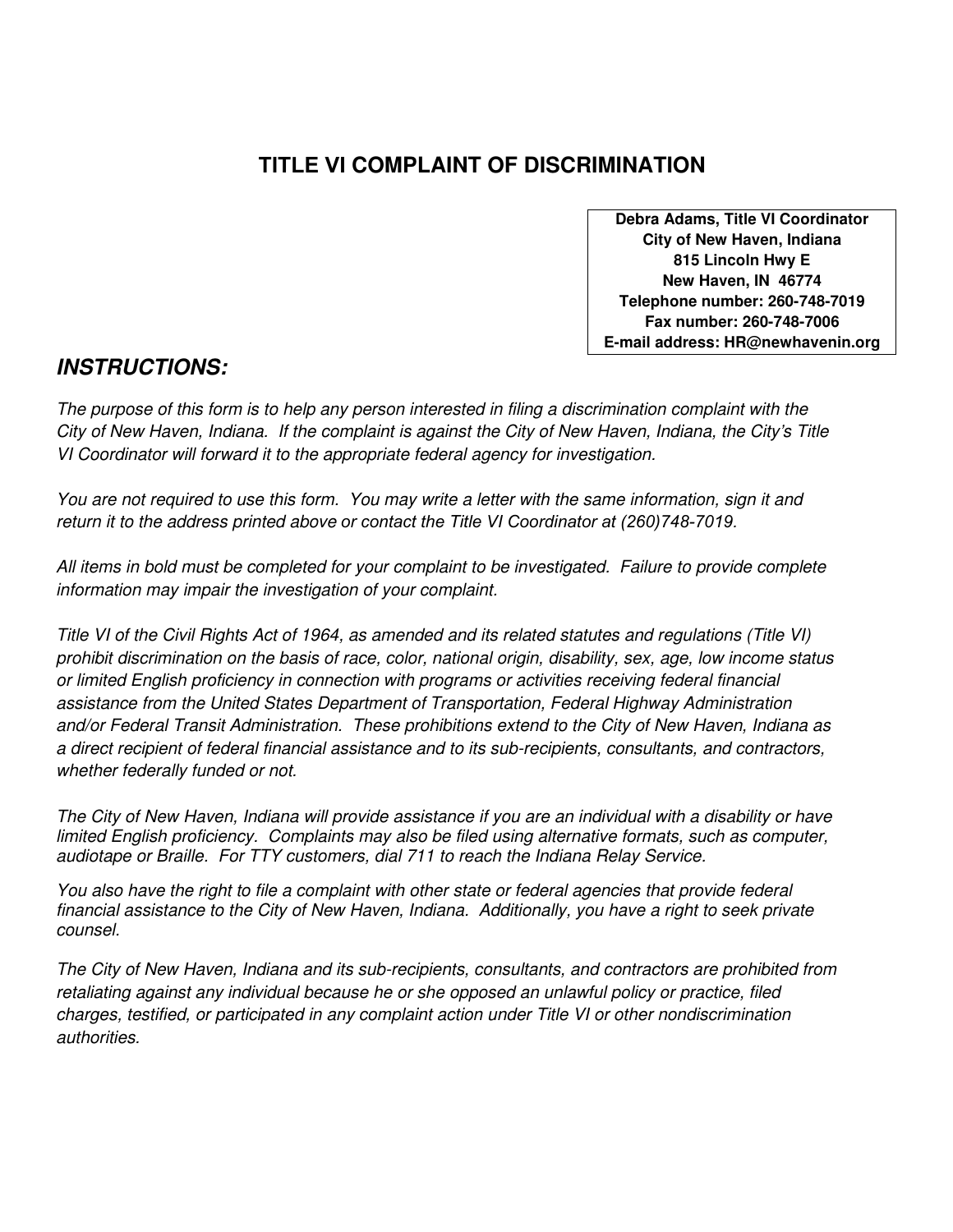*Please made a copy of your complaint form for your personal records. Mail the original complaint form along with any copies of documents or records relevant to your complaint to the address above. Complaints of discrimination must be filed, within 180 days of the date of the alleged discriminatory act. If the alleged act of discrimination occurred more than 180 days ago, please explain your delay in filing this complaint.* 

## *\*\*Your complaint cannot be processed without your signature.*

| <b>COMPLAINT INFORMATION</b>                                                                                                                                                                                                                                                                               |                       |        |                           |     |  |  |
|------------------------------------------------------------------------------------------------------------------------------------------------------------------------------------------------------------------------------------------------------------------------------------------------------------|-----------------------|--------|---------------------------|-----|--|--|
| Name (first, middle, and last)                                                                                                                                                                                                                                                                             |                       |        |                           |     |  |  |
| Address (number and street, city, state and ZIP code)                                                                                                                                                                                                                                                      |                       |        |                           |     |  |  |
| Home telephone number                                                                                                                                                                                                                                                                                      | Work telephone number |        | Cellular telephone number |     |  |  |
| Name of complainant                                                                                                                                                                                                                                                                                        |                       |        | Date (month, day, year)   |     |  |  |
| PERSON/AGENCY/COMPANY YOU BELIEVE DISCRIMINATED AGAINST YOU                                                                                                                                                                                                                                                |                       |        |                           |     |  |  |
| Name (first, middle, and last)                                                                                                                                                                                                                                                                             |                       | Title  |                           |     |  |  |
|                                                                                                                                                                                                                                                                                                            |                       |        |                           |     |  |  |
| Name of company                                                                                                                                                                                                                                                                                            |                       |        |                           |     |  |  |
| Address (number and street, city, state and ZIP code)                                                                                                                                                                                                                                                      |                       |        |                           |     |  |  |
| Home telephone number                                                                                                                                                                                                                                                                                      | Work telephone number |        | Cellular telephone number |     |  |  |
|                                                                                                                                                                                                                                                                                                            |                       |        |                           |     |  |  |
| When was the last alleged discriminatory act? (month, day, year)<br>Complaints of discrimination must be filed within 180 days of the date of the alleged discriminatory act. If the<br>alleged act of discrimination occurred more than 180 days ago, please explain your delay in filing this complaint. |                       |        |                           |     |  |  |
|                                                                                                                                                                                                                                                                                                            |                       |        |                           |     |  |  |
|                                                                                                                                                                                                                                                                                                            |                       |        |                           |     |  |  |
|                                                                                                                                                                                                                                                                                                            |                       |        |                           |     |  |  |
|                                                                                                                                                                                                                                                                                                            |                       |        |                           |     |  |  |
|                                                                                                                                                                                                                                                                                                            |                       |        |                           |     |  |  |
|                                                                                                                                                                                                                                                                                                            |                       |        |                           |     |  |  |
|                                                                                                                                                                                                                                                                                                            |                       |        |                           |     |  |  |
|                                                                                                                                                                                                                                                                                                            |                       |        |                           |     |  |  |
| The alleged discrimination was based on:<br>Color<br>Race                                                                                                                                                                                                                                                  | Age                   | Gender | $\Box$ National Origin    | LEP |  |  |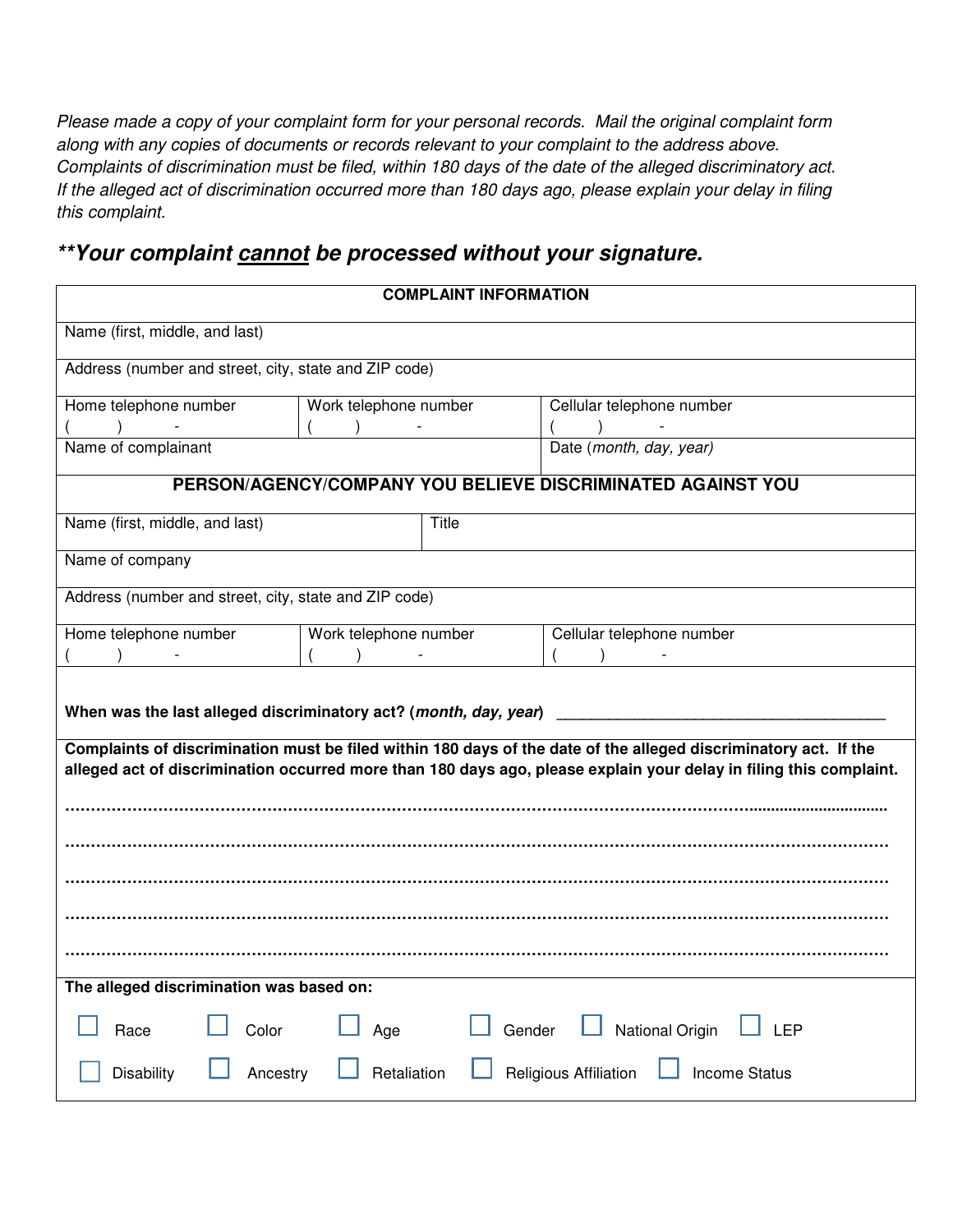| Name of complainant                                                                | Date (month, day, year) |  |  |  |
|------------------------------------------------------------------------------------|-------------------------|--|--|--|
| Describe the alleged act(s) of discrimination (Use additional pages, if necessary) |                         |  |  |  |
|                                                                                    |                         |  |  |  |
|                                                                                    |                         |  |  |  |
|                                                                                    |                         |  |  |  |
|                                                                                    |                         |  |  |  |
|                                                                                    |                         |  |  |  |
|                                                                                    |                         |  |  |  |
|                                                                                    |                         |  |  |  |
|                                                                                    |                         |  |  |  |
|                                                                                    |                         |  |  |  |
|                                                                                    |                         |  |  |  |
|                                                                                    |                         |  |  |  |
|                                                                                    |                         |  |  |  |
|                                                                                    |                         |  |  |  |
|                                                                                    |                         |  |  |  |
|                                                                                    |                         |  |  |  |
|                                                                                    |                         |  |  |  |
|                                                                                    |                         |  |  |  |
|                                                                                    |                         |  |  |  |
|                                                                                    |                         |  |  |  |
|                                                                                    |                         |  |  |  |
|                                                                                    |                         |  |  |  |
|                                                                                    |                         |  |  |  |
|                                                                                    |                         |  |  |  |
|                                                                                    |                         |  |  |  |
|                                                                                    |                         |  |  |  |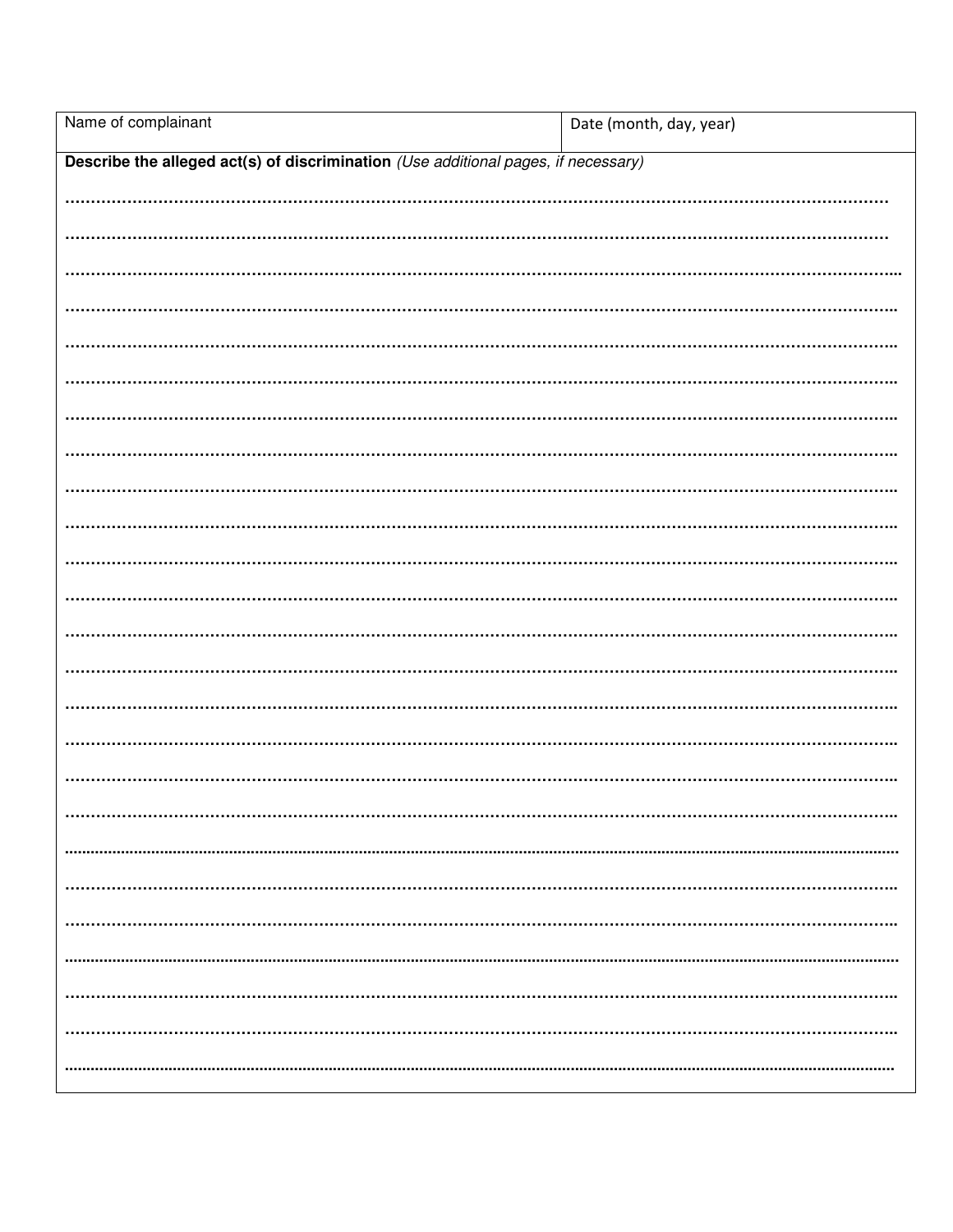| Name of complainant                                                                        |                       | Date (month, day, year) |                                                                                                                              |  |  |
|--------------------------------------------------------------------------------------------|-----------------------|-------------------------|------------------------------------------------------------------------------------------------------------------------------|--|--|
| Provide the names of any individuals with additional information regarding your complaint: |                       |                         |                                                                                                                              |  |  |
| Name of witness 1 (first, middle, and last)                                                |                       | Title                   |                                                                                                                              |  |  |
| Name of company                                                                            |                       |                         |                                                                                                                              |  |  |
| Address (number and street, city state and ZIP code)                                       |                       |                         |                                                                                                                              |  |  |
| Home telephone number                                                                      | Work telephone number |                         | Cellular telephone number                                                                                                    |  |  |
|                                                                                            |                       |                         | Include a brief description of the relevant information the witness may provide to support your complaint of discrimination. |  |  |
|                                                                                            |                       |                         |                                                                                                                              |  |  |
|                                                                                            |                       |                         |                                                                                                                              |  |  |
|                                                                                            |                       |                         |                                                                                                                              |  |  |
|                                                                                            |                       |                         |                                                                                                                              |  |  |
| Name of witness 2 (first, middle, and last)                                                |                       | Title                   |                                                                                                                              |  |  |
| Name of company                                                                            |                       |                         |                                                                                                                              |  |  |
| Address (number and street, city state and ZIP code)                                       |                       |                         |                                                                                                                              |  |  |
| Home telephone number                                                                      | Work telephone number |                         | Cellular telephone number                                                                                                    |  |  |
|                                                                                            |                       |                         | Include a brief description of the relevant information the witness may provide to support your complaint of discrimination. |  |  |
|                                                                                            |                       |                         |                                                                                                                              |  |  |
|                                                                                            |                       |                         |                                                                                                                              |  |  |
|                                                                                            |                       |                         |                                                                                                                              |  |  |
|                                                                                            |                       |                         |                                                                                                                              |  |  |
| Name of witness 3 (first, middle, and last)                                                |                       | Title                   |                                                                                                                              |  |  |
| Name of company                                                                            |                       |                         |                                                                                                                              |  |  |
| Address (number and street, city state and ZIP code)                                       |                       |                         |                                                                                                                              |  |  |
| Home telephone number                                                                      | Work telephone number |                         | Cellular telephone number                                                                                                    |  |  |
|                                                                                            |                       |                         | Include a brief description of the relevant information the witness may provide to support your complaint of discrimination. |  |  |
|                                                                                            |                       |                         |                                                                                                                              |  |  |
|                                                                                            |                       |                         |                                                                                                                              |  |  |
|                                                                                            |                       |                         |                                                                                                                              |  |  |
|                                                                                            |                       |                         |                                                                                                                              |  |  |
|                                                                                            |                       |                         |                                                                                                                              |  |  |
|                                                                                            |                       |                         |                                                                                                                              |  |  |